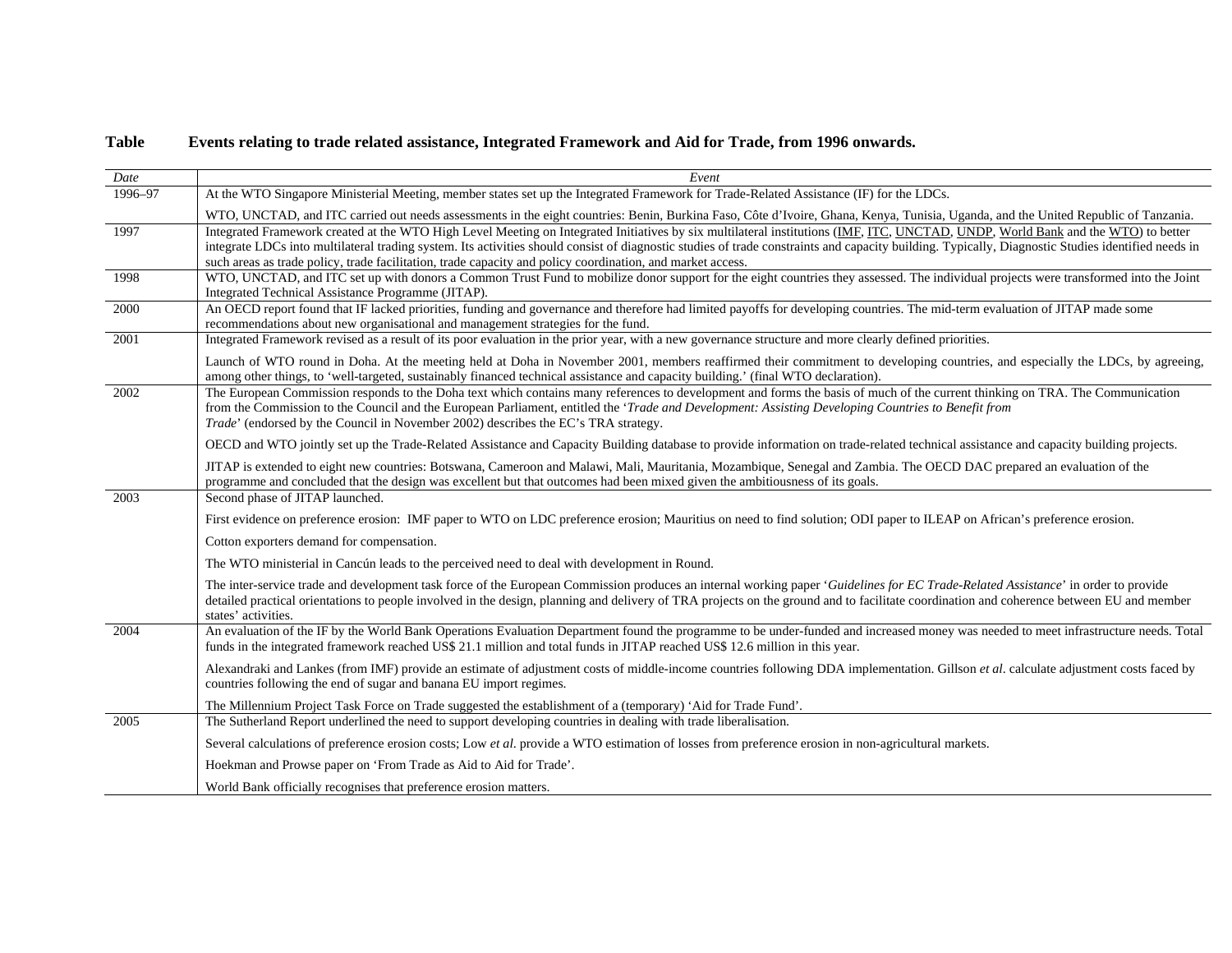| February          | G7 Finance Ministers Meeting, London: Conclusions on Development.                                                                                                                                                                                      |
|-------------------|--------------------------------------------------------------------------------------------------------------------------------------------------------------------------------------------------------------------------------------------------------|
| 2005              | Call for additional assistance; Scope: adjustment; increasing 'capacity to take advantage of more open markets' Eligibility: developing countries                                                                                                      |
| March 2005        | OECD-DAC High Level Forum, Paris: Paris Declaration of Aid Effectiveness Commitment to improve aid quality                                                                                                                                             |
| April 2005        | Development Committee, Washington, D.C.:                                                                                                                                                                                                               |
|                   | Aid for Trade: Competitiveness and Adjustment, Joint Note by the Staffs of the IMF and the World Bank                                                                                                                                                  |
|                   | strengthening Aid for Trade through the IF                                                                                                                                                                                                             |
|                   | enhanced IF                                                                                                                                                                                                                                            |
|                   | identifying needs on the basis of the IF DTIS<br>$\bullet$                                                                                                                                                                                             |
|                   | developing a coherent trade strategy within which additional projects to support trade facilitation and adjustment could be planned                                                                                                                    |
|                   | eligibility: LDCs and consideration of extending IF to all IDA-only recipients.                                                                                                                                                                        |
| May 2005          | Letter from World Bank/IMF to Geneva-based Ambassadors                                                                                                                                                                                                 |
|                   | Call for coordination of a Geneva-based process 'on building understanding for proposals for IF and Aid for Trade'                                                                                                                                     |
| <b>July 2005</b>  | G8 Summit, Gleneagles, Scotland:                                                                                                                                                                                                                       |
|                   | The Gleneagles Communiqué (Africa, Promoting Growth)                                                                                                                                                                                                   |
|                   | doubling aid for Africa by 2010 and increasing ODA by around US\$ 50bn per year by 2010                                                                                                                                                                |
|                   | increasing 'help to developing countries to build the physical, human and institutional capacity to trade including trade facilitation measures'                                                                                                       |
|                   | '[G]rant additional support for trade capacity building to assist LDCs, particularly in Africa, to take advantage of the new opportunities to trade resulting from a positive conclusion' of<br>$\bullet$                                              |
|                   | the Doha negotiations                                                                                                                                                                                                                                  |
|                   | call on the IFIs to 'submit proposals to the annual meetings for additional assistance to countries to develop their capacity to trade and ease adjustment in their economies'<br>$\bullet$                                                            |
|                   | Barosso pledge at G8: 'trade-related assistance from the European Commission would increase from €800 million to € billion per year for the 2007-2013 period. In addition, EU member                                                                   |
|                   | states committed to ensure that trade-related technical assistance would reach $\bigoplus$ billion by 2010. So, the total EU contribution for Aid for Trade should reach $\bigoplus$ billion by 2010'.                                                 |
| June 2005         | G7 & G8 Finance Ministers Meeting, London: 'Call on the IFIs to submit proposals for the Annual Meetings for additional assistance to countries to develop their capacity to trade and                                                                 |
|                   | ease adjustment in their economies, based on a systematic analysis of transition costs, so they can take advantage of more open markets'.                                                                                                              |
| <b>July 2005</b>  | Geneva Consultations process:                                                                                                                                                                                                                          |
|                   | 'Aid for Trade' Initiative - Options to Enhance Support, Non-Paper                                                                                                                                                                                     |
|                   | Enhanced IF: main delivery mechanism for Aid for Trade                                                                                                                                                                                                 |
|                   | Additional finance (US\$ 5-15 million per country) to enhance IF disbursed over a 10-year period<br>$\bullet$                                                                                                                                          |
|                   | New multilateral fund for supply-side constraints; and a separate window for adjustment issues<br>$\bullet$                                                                                                                                            |
|                   | Eligibility: LDCs, with possible extension to low income developing countries, e.g. all IDA-only recipients through new financing window                                                                                                               |
| August 2005       | Zedillo report recommended an aid for trade fund                                                                                                                                                                                                       |
| September<br>2005 | Development Committee, Washington, D.C.: IMF and World Bank                                                                                                                                                                                            |
|                   | Doha Development Agenda and Aid for Trade (Paper prepared by the staff of the IMF and the World Bank)                                                                                                                                                  |
|                   | Enhanced IF: 'most effective channel for trade to tap into existing and additional aid flows'                                                                                                                                                          |
|                   | Doubts about value of a multilateral fund for priorities identified in the DTIS<br>$\bullet$                                                                                                                                                           |
|                   | Merit in examining regional or cross-country aid for trade needs<br>$\bullet$                                                                                                                                                                          |
|                   | Value in strengthening assessment of adjustment needs for existing mechanisms to be better utilised                                                                                                                                                    |
|                   | 'Serious misgivings about the desirability and effectiveness of a separate fund to address adjustment, given the availability of existing mechanisms'                                                                                                  |
| October 2005      | LDC WTO Coordinator                                                                                                                                                                                                                                    |
|                   | A LDC Contribution: Alternative Proposals to the World Bank/IMF Aid for Trade Proposals (letter by Patel, Zambia)<br>Enhanced IF to address the value chain; Create an Adjustment Facility to cope with short term losses and improve competitiveness; |
|                   | Set up an Infrastructure Fund;                                                                                                                                                                                                                         |
|                   | Debt Relief ; Eligibility: LDCs and other low-income countries                                                                                                                                                                                         |
|                   |                                                                                                                                                                                                                                                        |